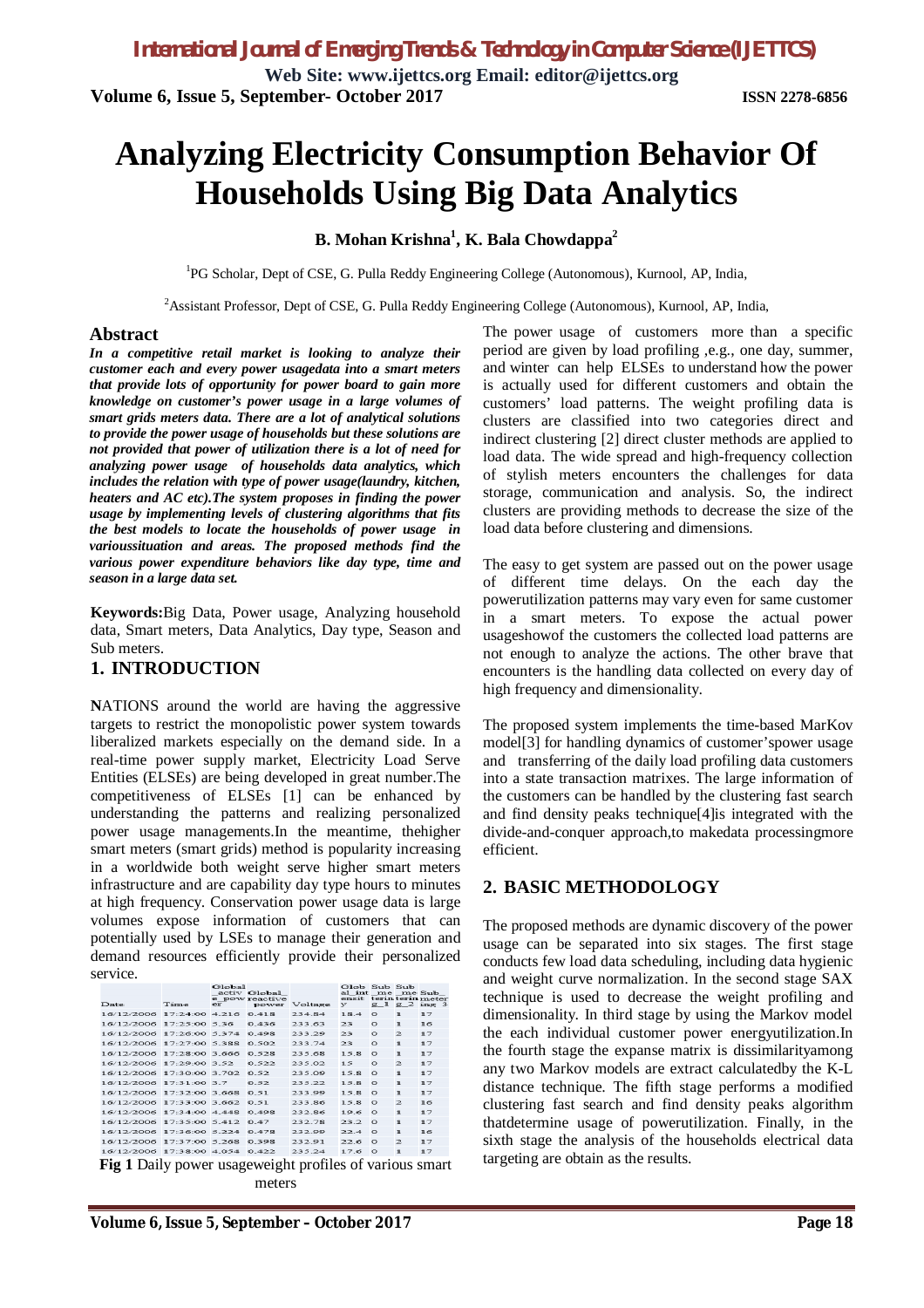**Web Site: www.ijettcs.org Email: editor@ijettcs.org Volume 6, Issue 5, September- October 2017 ISSN 2278-6856**

#### **Data Normalization**

The normalization process transform the utilization data of arbitrary value  $x = \{X_1, X_2, \ldots, X_H\}$  to the variety of [0, 1]. The normalization is used to decrease the impact of anomalous data and effect of regular changes in the maximum values.



**Fig 2** Power usage per year in a different months

#### **Simple API for XML load curves**

Simple API for XML (API) technique is a time series data with lower bounding of the Euclidean distance [5] and dimensional reduction. The discreteness into symbolic strings was done by SAX in two steps: symbolizing the PAA version into a discrete string of numeric time series weight data transforming into a piecewise aggregate approximation (PAA). The basic idea of PAA is instinctive and simple, replacing the amplitude values falling in the similar time intermission with their mean values.



**Fig 3** Customersof power usage data in various day type over one week.

The time axis is divide into five periods each day. These data to represented as "**Early morning, Evening, morning, night and noon**", with five symbols and a total of 35 day type periods. The time sphere is separated into regular period and inside each reserve, the common of the amplitude values is calculated.

#### **Time-based MarKov model**

The full usage of the customers' near and past states to be done predict the stages of power usage for the each customer. The MarKov property or Morkov chain is described as the extraction of the future consumption state from the current state.

#### **Distance calculation**

The dissimilarity among the two probabilistic distributions can be quantified effectively using the Kullback-Liebler(K-L) [6] distance technique. The discrimination connecting two Markov model with the state transition matrices **Pti**and **Ptj**, the K-L distance is definedas

$$
KLD\left(\mathbf{P_i^t}, \mathbf{P_j^t}\right) = \frac{1}{N} \sum_{m=1}^{N} \sum_{n=1}^{N} p_{imn}^t \log \frac{p_{imn}^t}{p_{jmn}^t}
$$

#### **a. Clustering Fast Search and Find Density Peaks (CFSFDP) Algorithm**

The algorithm allows detecting of non round clusters with diverse densities to decrease the usage complexity for huge data sets and hard threshold in employment tocompute the local density.

$$
\rho_i = \sum_{j=1}^N \chi(D_{ij} - d_c)
$$

# **3. PROPOSED SYSTEM**

#### **A. Framework**

A divide-and-conquer framework for circulatedcluster, where **Li** denote the original data on the *i*thspread local site; **Mi** denotes the delegate objects preferred from the *i*th distributed local site; and **R** denotes the global cluster results. Each aimcorrespond to a customer described by transition probability matrixes. The system consists of three ways:

**Step 1:** The Simple API for XML (SAX) and time-based Markov model for individual customers are handle separately. Separate the big data set into k parts, each marked as **Li**. Note that the data on one distributed site can be further partitioned to create the size of the data sets on each site more even.

**Step 2:** An adaptive k-means method is performed for each individual part to acquire a certain number of cluster centers. Each cluster center can represent all the objects belonging to this cluster with a small error. All these cluster centers of **Li** are selected as the representative objects **Mi**, which are defined as a local model.

**Step 3:** A Clustering Fast Search and Find Density Peaks (CFSFDP) technique is applied to all the representative objects (local models) are centralized and gather to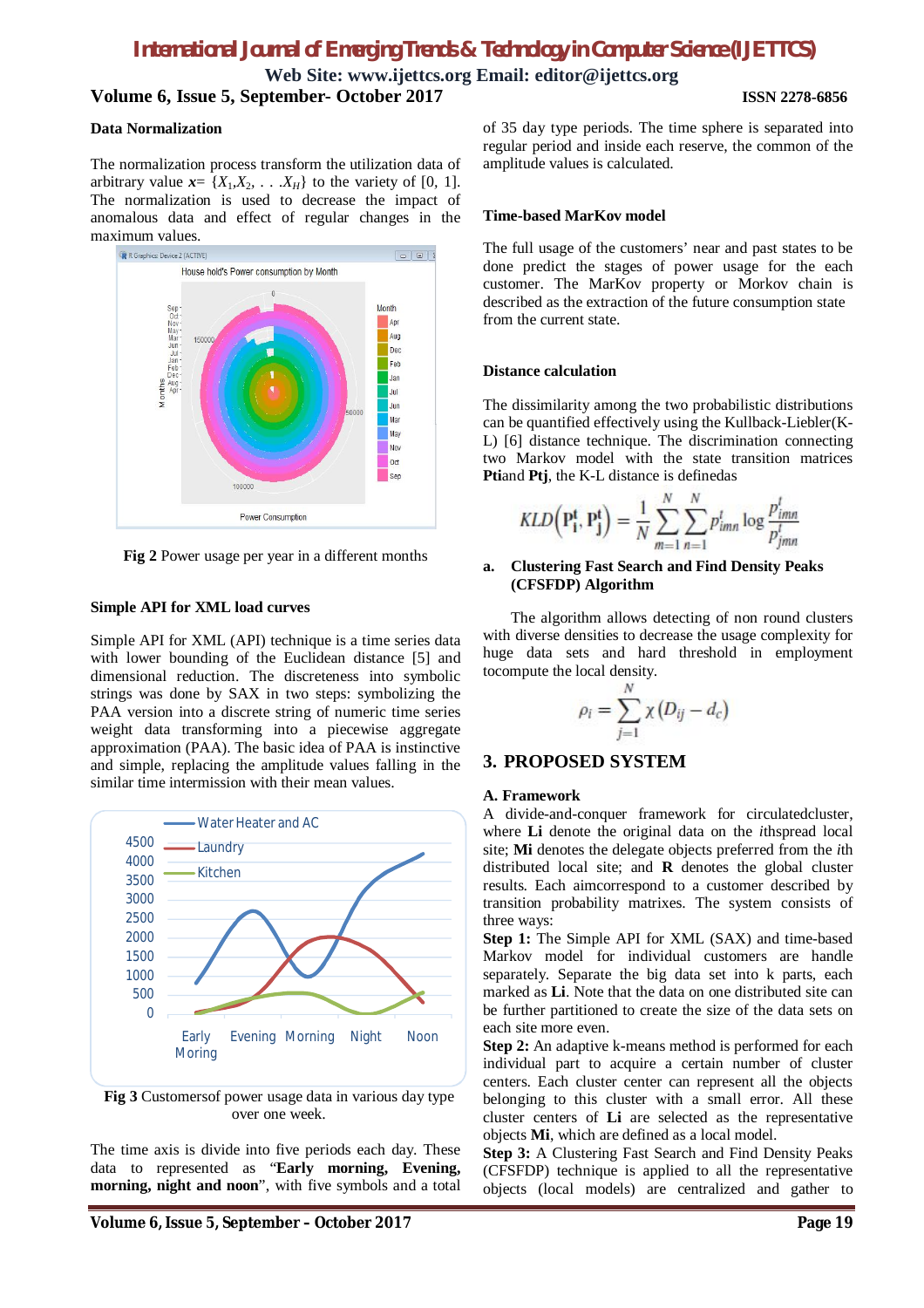**Web Site: www.ijettcs.org Email: editor@ijettcs.org**

#### **Volume 6, Issue 5, September- October 2017 ISSN 2278-6856**

organize them into several groups **R,**defined as a global model. Then final clustering result, the cluster label of each local site would be updated.



**Fig 4** Analyzing power usage of households using big data analytics.

# **4. IMPLEMENTATION**

#### **A. Description of the Data Set**

The data used in this research contains 2,075,259 (@ Million) records measurements gathered between December 2006 and November 2010 (47 months). The measurements are gathered from households ho are using different meters in deferent place. Beloware the descriptions of the meters used in this research.

#### **Electricalsmart meters :**

1) sub\_metering\_1: An power usage water-heater and an air-conditioner.

2) sub\_metering\_2: kitchen and dishwasher and a microwave.

3) sub\_metering\_3:laundry room, washing apparatus, a plummet drier, a refrigerator and a light.



# **Measurement description:**

1. Smart meters gives inspiration to active power every minute (in watt hour) in the householddata in submeters and global active power.

2. In the dimensionsbased on the timestamps slightly represented bydatasets values andseparatedbetween two repeatedsemi-colon attribute.

#### **Data Set Attributes information:**

- 1. time: time in format hh:mm:ss
- 2. date: Date in format dd/mm/yyyy
- 3. voltage: minute avg voltage (in volt)
- 4. global intensity: household global minute avg current intensity (in ampere)
- 5. global\_active\_power: household global minute avg active power (in kilowatt)
- 6. global\_reactive\_power: household global minute-avg reactive power (in kilowatt)
- 7. sub\_metering 1: power usage sub-metering(in watt hour) related kitchen, dishwasher and a microwave .
- 8. sub\_metering2: power usage sub-metering(in watt hour) laundry room, washing engine, a tumble drier, a refrigerator and a light).
- 9. sub\_metering3: power usage sub-metering(in watt hour) water warmer and air conditioner.

The data set records used in power utilization energy of total customers over 20,75,259four years (1410 days) at a granularity of 60 seconds. The poorweightprofile are roughly identified by detecting weight profiles with absent values or all zeroes.

#### **B. Modeling the Power Usage Dynamics for Each Customer**

Each and every customers are regular routine of power usage based on their utilization reasonably day type defined as below :[8]

Early Morning (00:00-06:30), Morning (6:31-11.30), Noon (11:31-14:30), Evening (14.31-19.30) and Night (19:31-24:00).



#### **Fig 5** 2Dplane map for full periods of customers their usage type.

On this basis, the load data are transformed into PAA representations which also vary from 0 to 1.It can be see that the higher power usage of lower density. For further analysis separatedinto a four seasons. Below are the season defined based on weather conditions.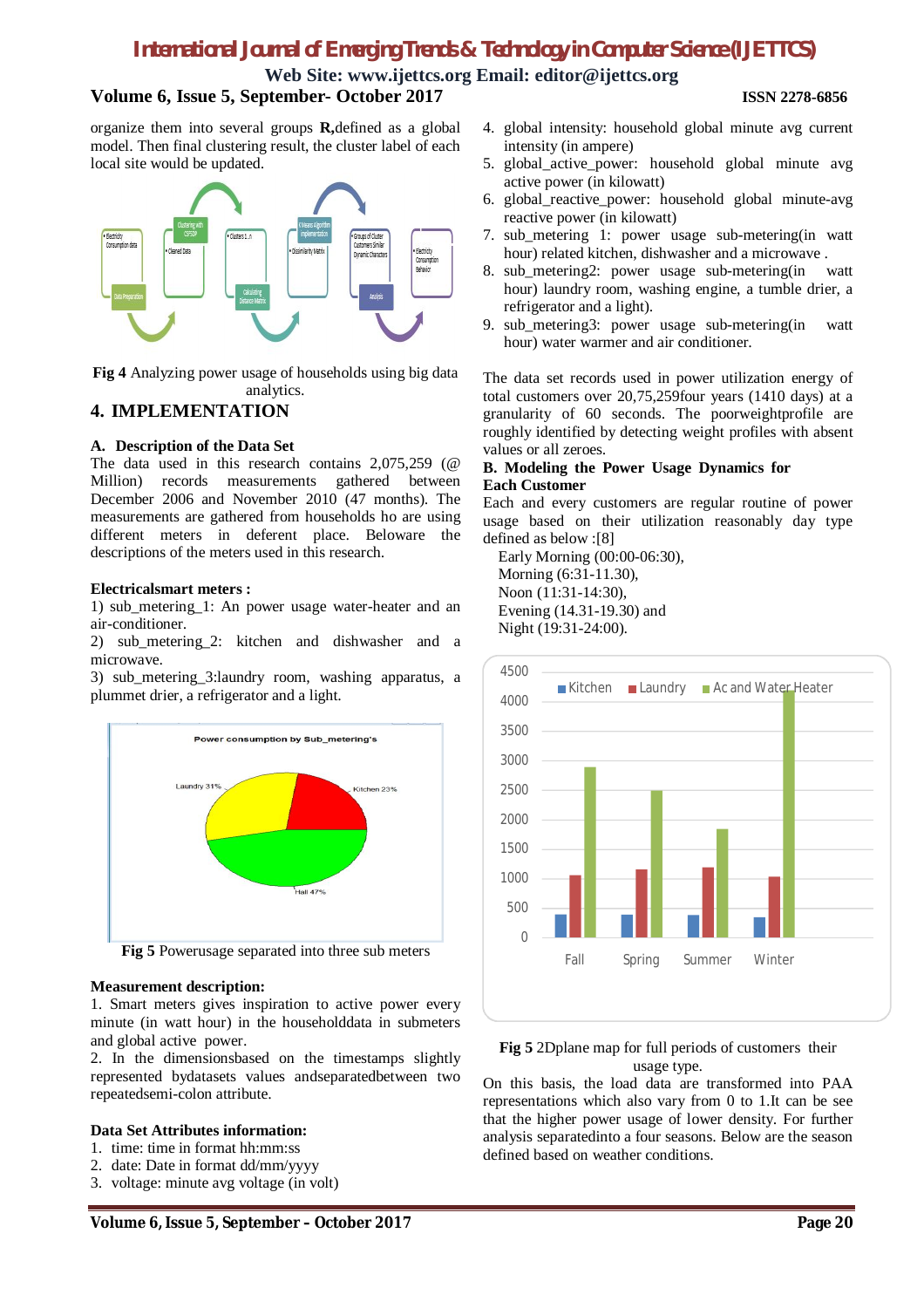**Web Site: www.ijettcs.org Email: editor@ijettcs.org Volume 6, Issue 5, September- October 2017 ISSN 2278-6856**

- 1) Fall
- 2) Winter
- 3) Summer
- 4) Spring

These seasons to show howhouseholds power usage varies base on weather condition. This performance helps the power usage distributers to manage the electricity loads based on the demand.

#### **C. Clustering for Full Periods**

The typical dynamic characteristics of power usage and segment customers into several groups clustering technique is applied to the full periods. The plotting of the local density and expanseof each customer considered according to decision graphchoose the density peaks, where a total clusters can be obtained, which have been marked with diverse colors.



**Fig 6** Decision graph to find density peaks for full periods.

The allocation of mapped customers into a 2-D plane according to their dissimilarity matrix by Multi Dimensional Scaling (MDS) [7]is a very effective dimensional decrease way for visualizing the stage of similarity among different objects of a data set. Each object is placed in N-dimensional, amid object distances to beconserved as close as achievable. Each point in the plane stands for a customer. Points in the equal cluster are marked with the similar color. It isobserved that the users of dissimilar groups are irregularlydispersed. Approximately 90% of the customers belong to the 10 larger clusters, whereas the other 10% are distributed in the other 30 clusters. In this way, these 6445 customers separated into diverseclubs in accordance to thepower energyutilizationactivedistinctiveness for complete span of time.

### **D. Clustering of Each Adjacent Periods**

The full periods of vibrant characteristics and instead a certain time period. The demand response potential in no peak shaving of each customer to evaluate the dynamics from Periods day type 1 to 2 are much more vital to measure the potential change of wind power at midnight, the dynamics from Periods day type 4 to 1 should be emphasized. It is necessary toconduct customer segmentation into different adjacent periods.The four period of customers distributedby produced such as bells and clustering methods are efficiently address the no spherically data. Conventional the dynamics from day type

is more diversity because people more active during the day type in season less power usage.

#### **E. Distributed Clustering**

The ration between thecompressed data and original data volumes is called as the Compression Ratio(CR).

$$
CR = \frac{\text{No. of local models}}{\text{No. of the whole objects}}
$$

To estimatethe presentation of the algorithm used in both the distributed and centralized clustering processes. The high consistency indicates good act of the distributed algorithm. The matching rate of the algorithm with centralized that can be high in 96.47%. Higher clustering quality with a lower CR. In accumulation of time and space complexity of the modified FSFDP in global model is  $O((CR \cdot N)^2)$ . It means that the efficiency of the worldwidecluster has improved by  $(1/CR)^2$  times, where CR*<*1 holds. In this case, the efficiency has been boosted to approximately  $(1/0.065)^2 \approx 235$  times.

# **5. CONCLUSION**

Our main idea is the analyzing of power usage of households data. Simple API for Xml and time-based Markov models are different from static prospective, there utilized activedistinctiveness of every clustering technique. Clustering Fast Search and Find Density Peaks (CFSFDP)is performed to discover theclassic dynamics of power usage and segment customers into different groups. Finallya time area analysis and day type is conducted on the result of the dynamic analyzing to identify the requiredpotential response of each group's customers. The challenges of massive high spatial power utilization information are marked in smart meters. Simple API for Xml technique is used to ease the cost of data communicate, storage and reduce the numerical power data. Markov model to several transition matrixes and transform long-term data. Data sets are distributed by clustering algorithm and analyzed the power usage based on various meters (Kitchen, Hall, and Laundry), Times (for every minute) and day types. Further work will extendon the temperature and dynamic data analytics.

### **REFERENCES**

- [1]. P. Panapakidis, M. C. Alexiadis, and G. K. Papagiannis, "weight profiling in the deregulating power usage retail markets: A review of the applications," in Proc. 9th IntConfEur. Energy Market (EEM), Florence, Italy, 2012, pp. 1–8.
- [2]. Y. Wang et al., "weight profiling and its application to requirereaction: A review," Tsinghua Sci. Technol., vol. 20, no. 2, pp. 117–129, Apr. 2015.
- [3]. D. Niu, H. Shi, J. Li, and C. Xu, "Research on power weight forecasting based on united model of Markov and BP neural networks," in Proc.8th World Congr. Intell. Control Autom. (WCICA), Jinan, China, 2010, pp. 4372–4375.